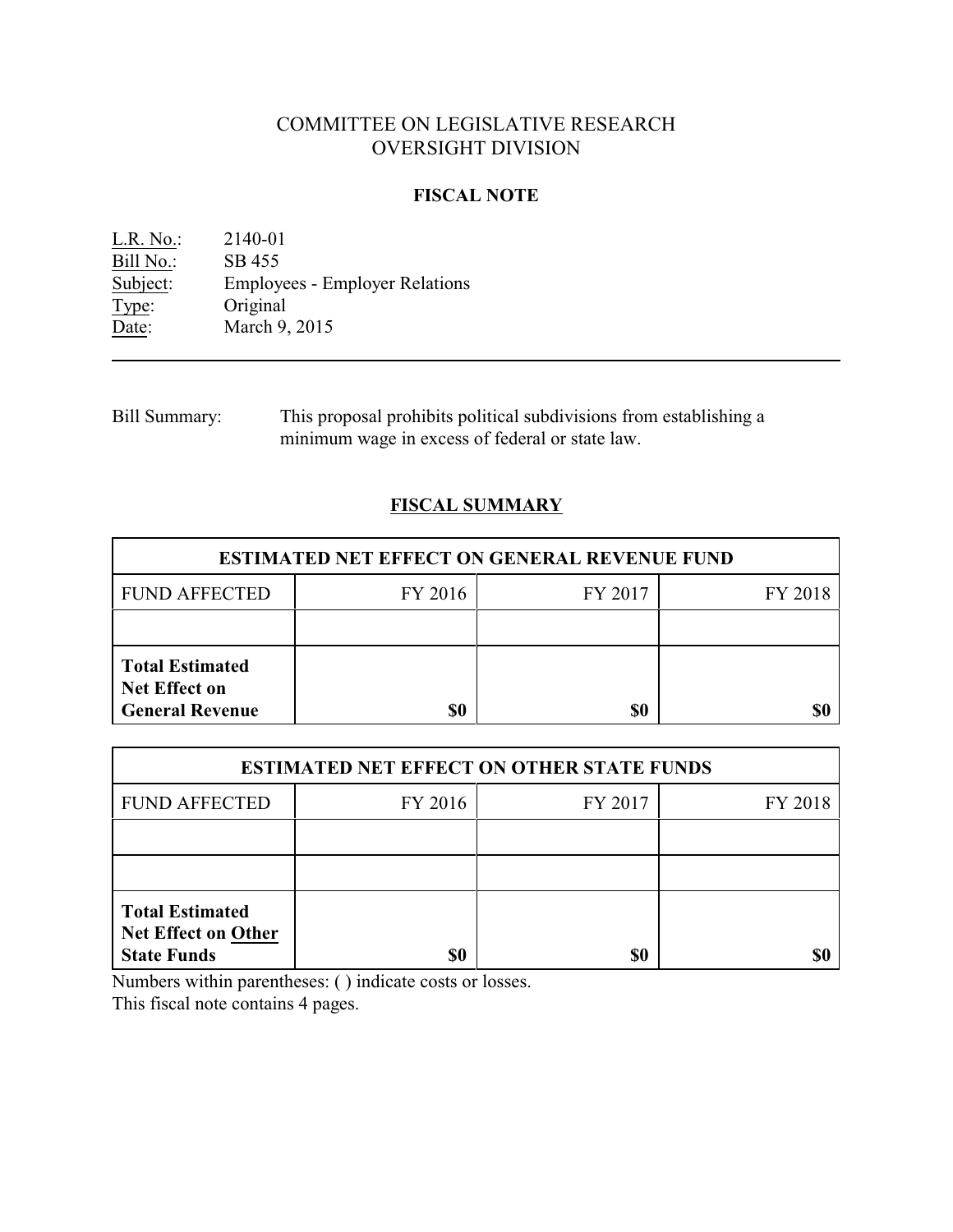L.R. No. 2140-01 Bill No. SB 455 Page 2 of 4 March 9, 2015

| <b>ESTIMATED NET EFFECT ON FEDERAL FUNDS</b>                        |         |         |         |  |
|---------------------------------------------------------------------|---------|---------|---------|--|
| <b>FUND AFFECTED</b>                                                | FY 2016 | FY 2017 | FY 2018 |  |
|                                                                     |         |         |         |  |
|                                                                     |         |         |         |  |
| <b>Total Estimated</b><br>Net Effect on All<br><b>Federal Funds</b> | \$0     | \$0     |         |  |

| <b>ESTIMATED NET EFFECT ON FULL TIME EQUIVALENT (FTE)</b>    |         |         |         |  |
|--------------------------------------------------------------|---------|---------|---------|--|
| <b>FUND AFFECTED</b>                                         | FY 2016 | FY 2017 | FY 2018 |  |
|                                                              |         |         |         |  |
|                                                              |         |         |         |  |
| <b>Total Estimated</b><br><b>Net Effect on</b><br><b>FTE</b> |         |         |         |  |

 $\Box$  Estimated Net Effect (expenditures or reduced revenues) expected to exceed \$100,000 in any of the three fiscal years after implementation of the act.

| <b>ESTIMATED NET EFFECT ON LOCAL FUNDS</b> |         |         |         |  |
|--------------------------------------------|---------|---------|---------|--|
| <b>FUND AFFECTED</b>                       | FY 2016 | FY 2017 | FY 2018 |  |
| <b>Local Government</b>                    | \$0     | \$0     | \$0     |  |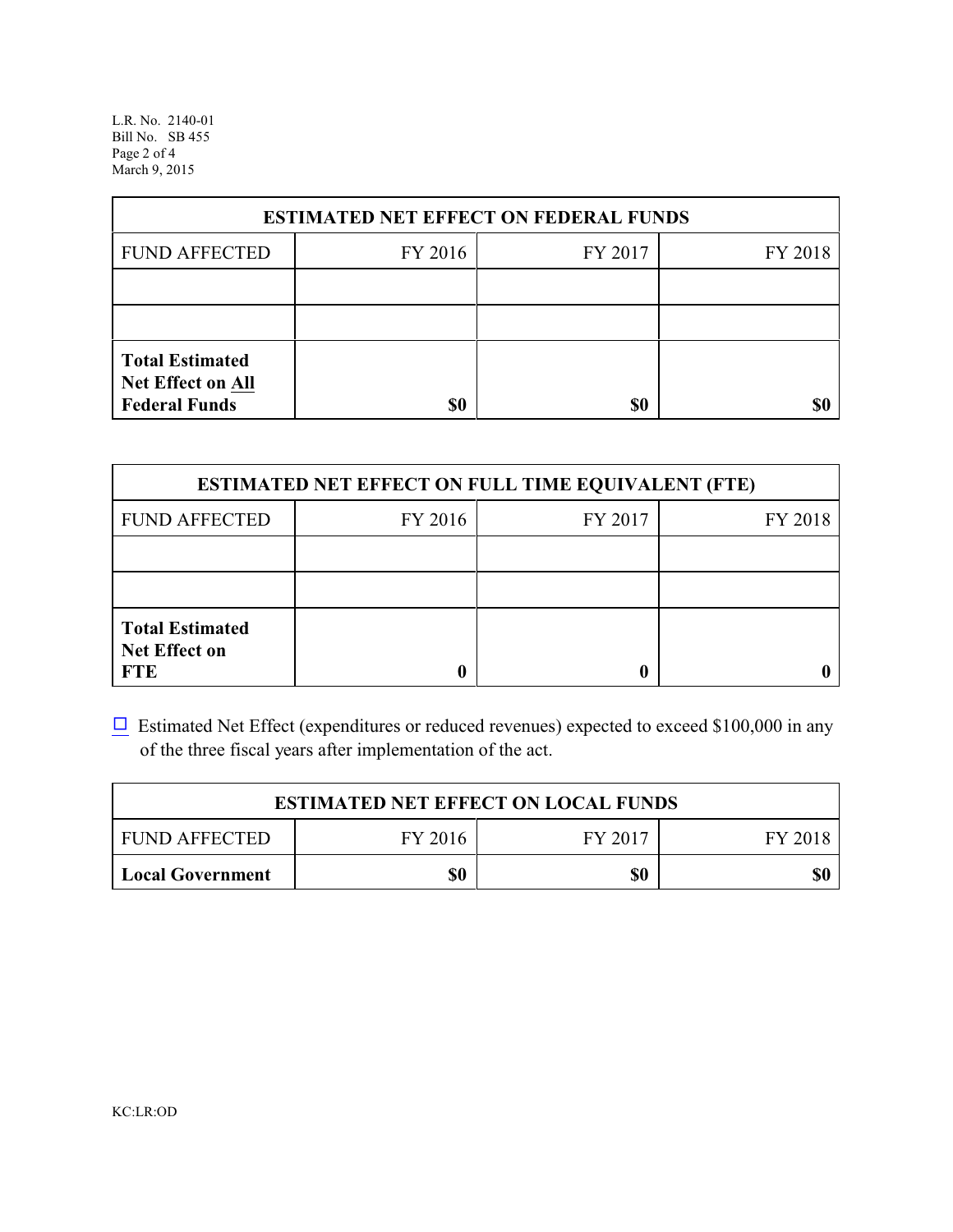L.R. No. 2140-01 Bill No. SB 455 Page 3 of 4 March 9, 2015

### **FISCAL ANALYSIS**

### ASSUMPTION

Officials from the **Department of Labor and Industrial Relations**, the **Missouri Department of Conservation**, the **Office of Administration**, **St. Louis County**, **St. Louis County Board of Elections**, **Platte County Board of Elections,** the **University of Missouri**, the **Metropolitan Community College** and the **Missouri State University** each assume the proposal will have no fiscal impact on their respective organizations.

| FISCAL IMPACT - State Government | FY 2016<br>$(10 \text{ Mo.})$ | FY 2017                       | FY 2018                       |
|----------------------------------|-------------------------------|-------------------------------|-------------------------------|
|                                  | $\underline{\underline{\$0}}$ | $\underline{\underline{\$0}}$ | $\underline{\underline{\$0}}$ |
| FISCAL IMPACT - Local Government | FY 2016<br>$(10 \text{ Mo.})$ | FY 2017                       | FY 2018                       |
|                                  | <u>so</u>                     | <u>\$0</u>                    | $\underline{\underline{\$0}}$ |

### FISCAL IMPACT - Small Business

No direct fiscal impact to small businesses would be expected as a result of this proposal.

### FISCAL DESCRIPTION

The proposed legislation appears to have no direct fiscal impact.

This legislation is not federally mandated, would not duplicate any other program and would not require additional capital improvements or rental space.